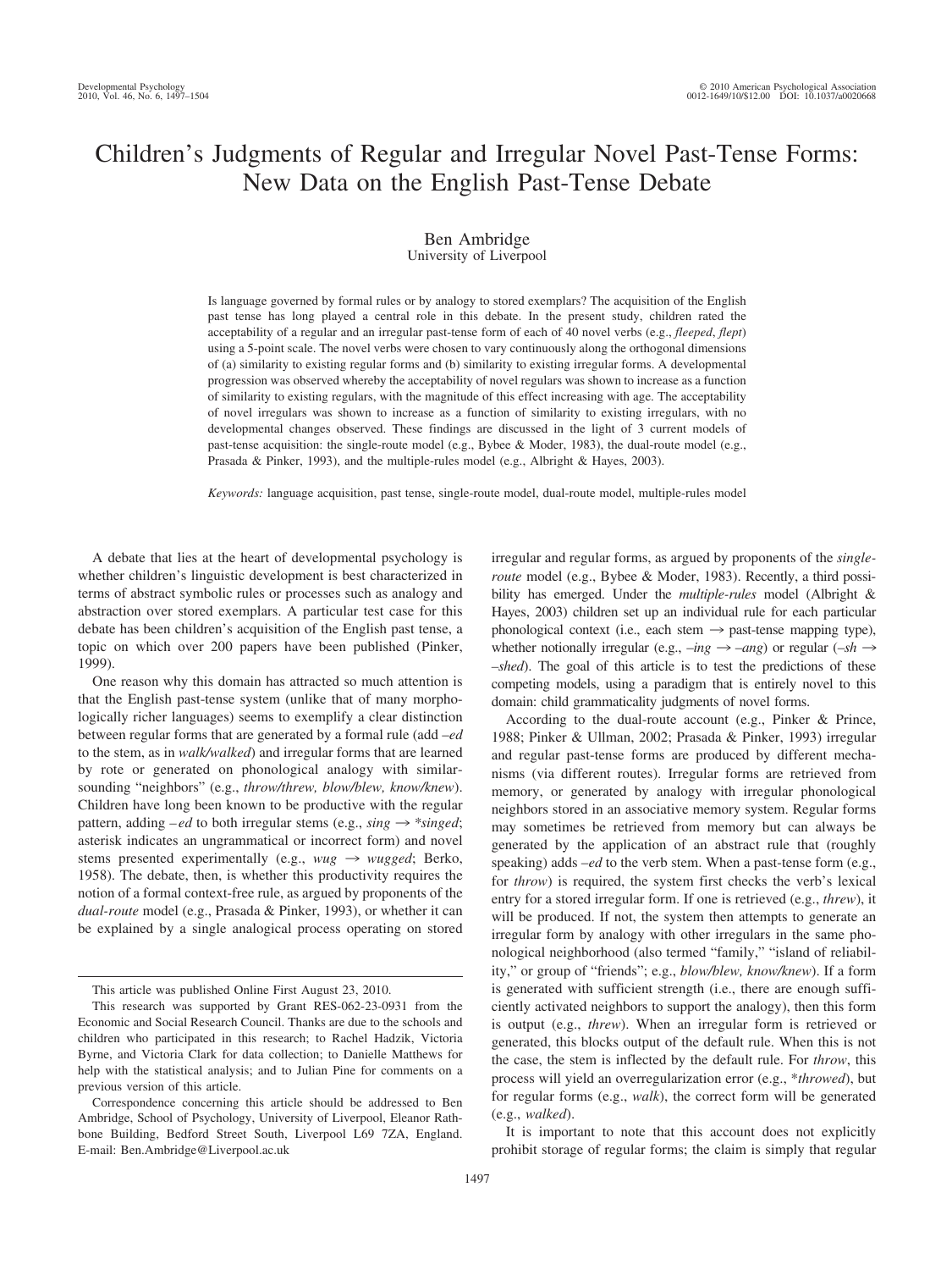forms do not have to be stored (e.g., Pinker & Ullman, 2002). For example, *walked* could be generated by application of the default rule to the stem *walk* or retrieved directly from memory. This leaves open the possibility that some versions of the dual-route model could allow regular past-tense forms to be generated by analogy to stored regular forms—a point to which we return in the discussion. However, the present study (like those of Prasada & Pinker, 1993, and Albright & Hayes, 2003, upon which it is based) tests a strong version of the dual-route model, under which novel forms may be generated by phonological analogy to stored irregulars but not regulars. As the comparison between the dual-route model and its rivals presented in this article hinges crucially on this assumption, it is worth quoting the leading advocates of the dualroute model directly on this point. Discussing the findings of their own novel-verb judgment study (with adults), Prasada and Pinker (1993) note that "the goodness of the suffixed [i.e., regular] pasttense forms does not decline as a function of distance from known suffixed forms" (p. 22) and take this finding as support for the dual-route model over rival accounts. Accordingly, the present study also tests the dual-route model by investigating whether the acceptability of novel regular forms varies as a function of similarity to existing regular forms.

Under the single-route model (e.g., Bybee & Moder, 1983), all non-rote-produced past-tense forms, whether notionally regular or irregular, are generated by phonological analogy to stored regular and irregular forms by means of an associative memory system (similar to that proposed for irregulars under the dual-route model). For example, if a child fails to retrieve *threw*, the system may generate either *threw—*by analogy with *blow/blew, know/ knew* (as under the dual-route model)— or \**throwed*, by analogy with *show/showed, glow/glowed* (and, in a more distributed fashion, by analogy with all past-tense forms ending in  $-d$ ).

Which of these two possible outcomes occurs depends primarily on the relative number of verbs exemplifying the *blow/blew* and *show/showed* patterns stored in memory (i.e., the type frequency of the pattern). Other factors such as the token frequency of individual verbs that undergo each pattern and the relative recent activation levels of the patterns (i.e., priming/fluency effects) may also influence the outcome.

Under the multiple-rules model (Albright & Hayes, 2003), a separate rule is set up for each particular stem $\rightarrow$ past-tense form mapping type (or phonological context), regardless of whether this would constitute a regular or irregular mapping under traditional accounts. For example, generalization over stem/past-tense mappings such as *bleed/bled* and *breed/bred* will yield a rule that transforms –[r/l]*eed* into –[r/l]*ed*, whereas generalization over mappings such as *miss/missed* and *kiss/kissed* will yield a rule that transforms –*iss* into –*issed*. In addition to storing rules that require a highly restrictive phonological context (as in the examples above), the learner iteratively collapses across these rules to form rules that are increasingly general (including an overgeneral rule that adds *– ed* to any verb stem). Rules at every level of generality are retained and assigned a confidence value based upon (a) the proportion of verbs for which the rule yields the correct past-tense form and (b) the raw number of forms used as the basis for forming the rule (as rules formed on the basis of more exemplars are more reliable). One consequence of this is that the more restrictive rules that specify a phonological context for a particular regular mapping (e.g.,  $-iss \rightarrow -issed$ ) will be assigned a higher confidence

value than the more general rule that adds *– ed* to any verb stem, as the latter will yield an incorrect form for a large proportion of verbs. When a past-tense form cannot be retrieved directly from memory, the rule that has the highest confidence value is used to generate the output.

Unlike the dual-route model, both the single-route and multiplerules models predict that the acceptability of novel regular forms will increase as a function of similarity to existing regulars (though, as we will see in the Discussion, it may still be possible to choose between the two accounts). This is because the greater the similarity between a novel regular form and existing regulars, the greater the support for the relevant phonological analogy (single-route model) or the higher the confidence value of the relevant phonological rule (multiple-rules model). As we have already seen, the dual-route route model predicts no relationship between the acceptability of a novel regular form and its similarity to existing regulars (all three models predict similarity effects for irregulars).

A number of elicited production studies with children have attempted to test these competing predictions using real English verbs, sometimes with contradictory results. For example, whereas Marchman, Wulfeck, and Weismer (1999) found that overregularization errors were more common for irregular verbs that are similar to regulars (e.g., *throw*, similar to *show/showed*) than those that are not (e.g., *run*), an earlier study by Marchman (1997) found no such effect. This illustrates one problem with the use of real English verbs: Because there are only a finite number, it is difficult to select a stimulus set in which the number of regular and irregular "friends" and "enemies" can be varied systematically (friends/enemies are similar sounding verbs that form the past tense in the same/a different way; for example a friend of *sing/ sang* is *ring/rang*, whereas an enemy is *bring/brought*). The problem is compounded by the necessity of matching verbs on other criteria such as frequency. Another obvious problem is that, in studies with real verbs, many past-tense forms will likely have been produced by rote.

Studies with adults have therefore generally used novel verbs. Again, however, the findings are somewhat contradictory. Whereas Prasada and Pinker (1993) found effects of similarity to regulars in a judgment task (Experiments 1 and 2), these effects disappeared when controlling for judgments of the acceptability of the stem forms. That is, novel regular forms that are not similar to existing regular families (e.g., *ploamphed*) were rated as less acceptable than novel forms that are similar to existing regular families (e.g., *plipped*). However, according to the authors, this was only because (as demonstrated in another study) participants considered *ploamph* to be less acceptable than *plip* as a stem form. Using a more carefully controlled set of stimuli, Albright and Hayes (2003) found an effect of similarity to existing regulars even when verbs were matched for stem acceptability.

The aim of the present study was to extend this paradigm judgments of novel forms—to the population of primary interest: children who are still learning the English past-tense system. Children ages  $6-7$  years ( $N = 20$ ) and  $9-10$  years ( $N = 20$ ) rated the acceptability of the regular and irregular past-tense forms of 40 novel verbs, chosen to vary independently along the dimensions of similarity to existing regulars and similarity to existing irregulars.

These ages were chosen to allow for the investigation of developmental predictions of the three models, an issue that has been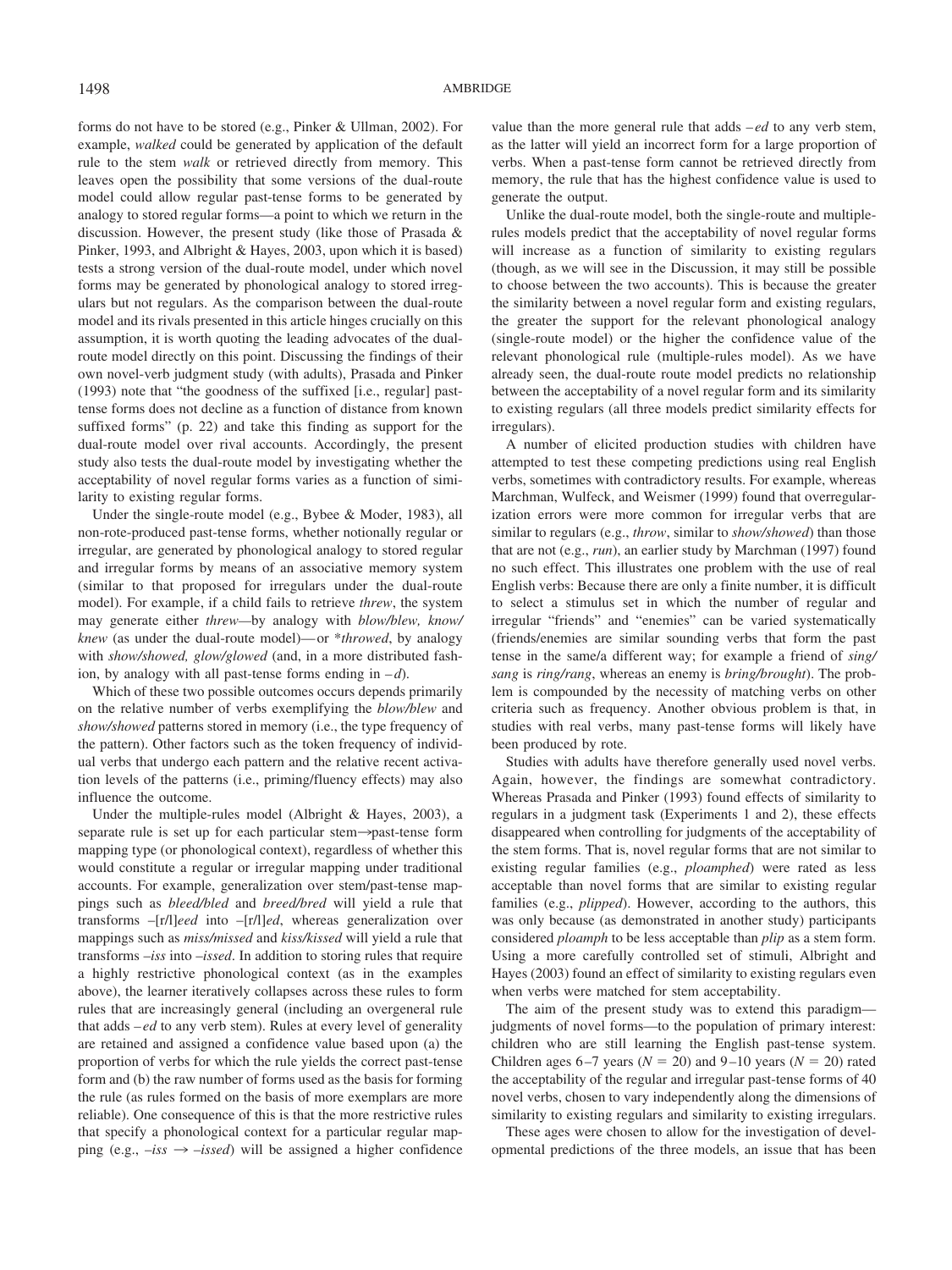rather neglected in this area (particularly in judgment studies, which hitherto have been conducted exclusively on adults). With regard to regular forms, the single-route and multiple-rules models assume that the older children will have a near-adultlike repertoire of the relevant families and hence show an effect of similarity to existing regulars on judgments of novel regulars. However, because most early acquired past-tense forms are irregular (see references in Rumelhart & McClelland, 1986), the younger group are unlikely to have an extensive repertoire of regular families. Thus these models predict an interaction whereby the effect of similarity to existing regulars on judgments of novel regulars is predicted to be significantly smaller for the younger than the older group (and, indeed, perhaps even nonexistent for the former). The dual-route model predicts no such developmental effect, as it predicts no effect of similarity to regulars at any age.

All models predict that children will show an effect of similarity to existing irregulars on judgments of novel irregulars. On the assumption that even the younger group will have acquired a near-adultlike repertoire of irregular families (because the majority of early acquired forms are irregular), no interaction with age is predicted.

#### **Method**

## **Participants**

Participants were 40 normally developing monolingual learners of British English; 20 were ages 6 years 4 months to 7 years 2 months  $(M = 6$  years 10 months), and 20 were ages 9 years 9 months to 10 years 8 months  $(M = 10$  years 4 months), with an equal number of girls and boys at each age. All children were White and from a middle-class background (though detailed socioeconomic status [SES] information was not collected). Children were recruited via their school (in North West England); parents were sent a letter outlining the study and a consent form.

#### **Design**

The study used a correlational design across 40 items (novel verbs). The outcome variables were (a) acceptability ratings for the regular past-tense forms and (b) acceptability ratings for the irregular past-tense forms (with a separate set of regression analyses conducted for each). The predictor variables were (a) similarity of each novel verb to existing regular verbs, (b) similarity of each novel verb to existing irregular verbs, and (c) stem wellformedness (see Materials for details of how these were assessed). These variables, along with age group and gender, were included as fixed effects in the statistical analysis, with participant and item (verb) included as random effects.

The 40 verbs were split into two sets (A and B); at each age, half of the participants rated a regular and an irregular form of each verb in Set A and half rated a regular and an irregular form of each verb in Set B. This was necessary, as it was felt that young children would be unable to complete a full set of 80 trials. Preliminary mixed-effects regression models confirmed that on no occasion was set (included as a fixed effect) a significant predictor for either outcome measure  $(t < 1, p = ns$  in all cases). Thus one can be confident that splitting the verbs between participants in this way had no significant effect on the outcome.

## **Materials**

The 40 novel verbs chosen constituted the core set in Albright and Hayes' (2003) adult study. Where more than one irregular form is possible (e.g., *spling* $\rightarrow$ *splung/splang*), the form rated as most acceptable by adults was chosen for inclusion. The novel verbs were not generated by simply modifying existing regular and irregular forms (as in the study of Prasada & Pinker, 1993) but rather by using a computational procedure designed to ensure that (a) all stem forms are phonologically well-formed (e.g., avoiding forms such as *ploamph*) and (b) there exists a quantitative measure of precisely how similar each novel verb is to an existing class of regulars and an existing class of irregulars.

Specifically, Albright and Hayes (2003) constructed a set of 2,344 candidate forms "by concatenating combinations of relatively common syllable onsets and syllable rhymes" (p. 1353), which were then submitted to a computer instantiation of these authors' multiple-rules model. Using rules generated on the basis of the 4,253 stem/past-tense pairs from the English portion of the CELEX database (4,035 regular, 218 irregular), the model then produced an acceptability rating for the regular and irregular form of each candidate stem. These ratings constitute a measure of the similarity of each verb to a class of existing regulars and a class of existing irregulars (and also a prediction of the relative acceptability of each form by human raters). Using this metric, 40 verbs that vary continuously and orthogonally along the dimensions of similarity to regulars and similarity to irregulars were selected. Some example verbs are shown in Table 1 (for a full list, see Appendix A). It is important to emphasize that whereas, descriptively speaking, each verb can be characterized as similar to regulars only, irregulars only, both or neither, verbs in fact vary continuously along the dimensions of similarity to regulars and similarity to irregulars, both across and within these descriptive classes. Albright and Hayes's (2003) adult participants rated all 40 verbs for stem well-formedness using a 7-point scale, with a mean rating of 4.70  $(SD = 0.69)$  indicating that participants generally considered them to be well formed.

Note that many of the 4,253 stem/past-tense pairs on the basis of which these stimuli were designed are likely to be unfamiliar to the younger group. This allows us to test the developmental predic-

Table 1 *Example Stimuli*

| Similarity                                                                                    | Example                                                                     |  |  |  |  |  |  |
|-----------------------------------------------------------------------------------------------|-----------------------------------------------------------------------------|--|--|--|--|--|--|
| Similar to both an existing class<br>of regulars and an existing<br>class of irregulars       | dize (dized/doze), fro (froed/frew),<br>rife (rifed/rofe)                   |  |  |  |  |  |  |
| Similar to an existing class of<br>regulars only                                              | bredge (bredged/broge), gezz<br>$(gez z e d/gozz)$ , nace (naced/<br>noce)  |  |  |  |  |  |  |
| Similar to an existing class of<br>irregulars only                                            | fleep (fleeped/flept), gleed<br>(gleeded/gled), spling<br>(splinged/splung) |  |  |  |  |  |  |
| Not similar to either an existing.<br>class of regulars or an existing<br>class of irregulars | gude (guded/gude), nung (nunged/<br>nang), preak (preaked/proke)            |  |  |  |  |  |  |

*Note.* See Appendix A for a full list. Children's acceptability ratings were obtained for the regular and one possible irregular form of each verb.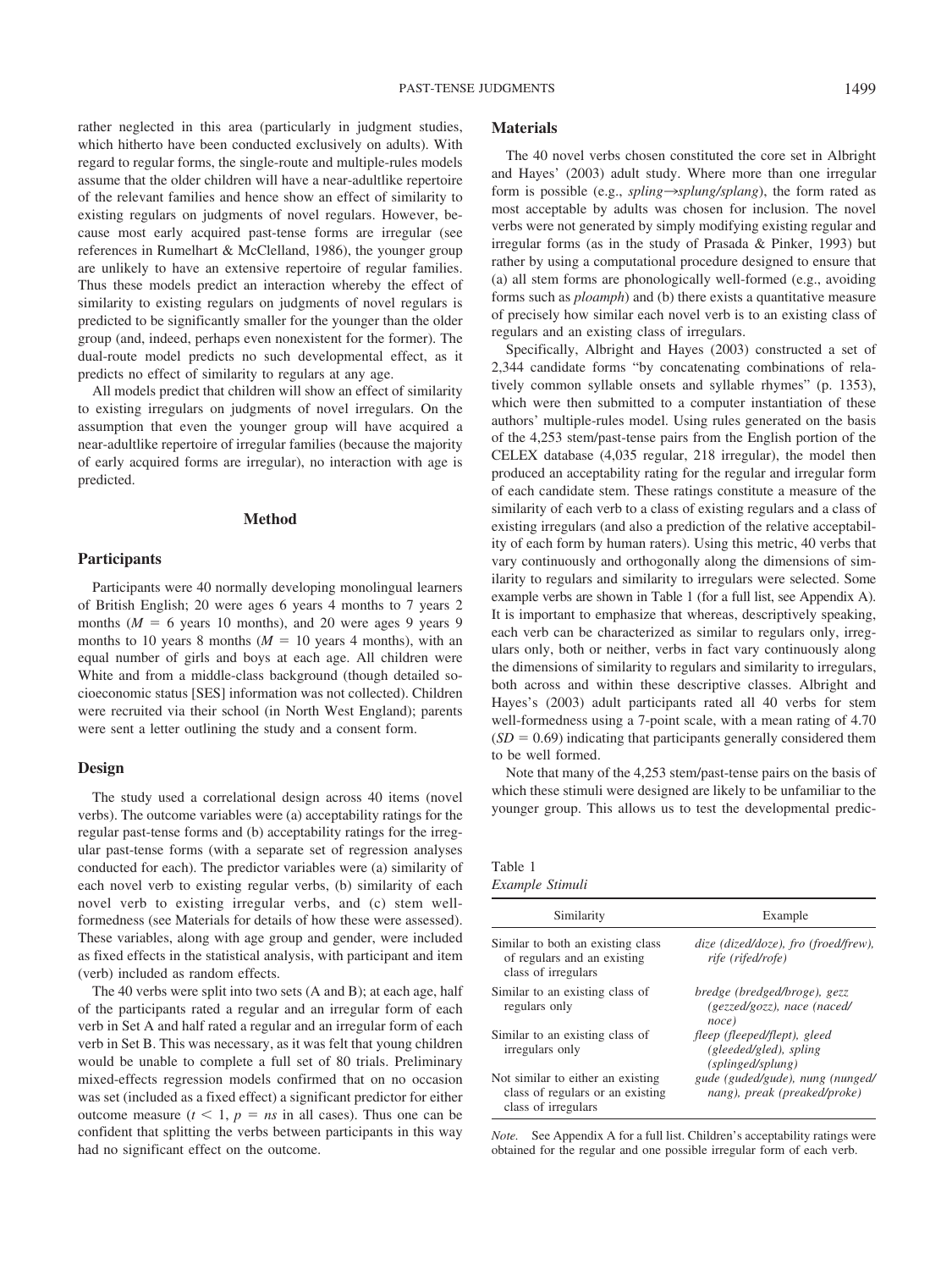tions outlined above, which are based on the assumption that the younger children have yet to encounter many (particularly regular) past-tense forms.

To make the study more engaging for children, an animation was created to illustrate each of the novel verbs. Each action was performed by a single character (a bunny, duck, frog, or bear) against a plain background and involved an unusual novel motion (e.g., dancing, squatting, bending arms and/or legs, etc.). The assignment of actions to novel verbs was randomized for each child (to control for possible effects of verb semantics on the choice of regular versus irregular inflection; see Ramscar, 2002). Animations were displayed on a laptop computer using Apple QuickTime Player. Children indicated their responses using a 5-point "smiley face" scale (see Figure 1) originally developed for obtaining judgments of argument structure overgeneralization errors, such as, *\*The joke giggled him* (see Ambridge, Pine, Rowland, Jones, & Clark, 2009; Ambridge, Pine, Rowland, & Young, 2008). An extensive outline and discussion of the strengths and weaknesses of this paradigm is given in Ambridge (in press).

#### **Procedure**

Children first completed a warm-up introducing them to the appropriate use of the scale. This warm up used regular and irregular noun plurals in both correct and incorrect form (*mouse/ mice*, *house/\*hice*, *foot/feet, book/\*beek, box/boxes, man/\*mans, eye/eyes, child/\*childs, tooth/\*tooths* and *mouse/\*mouses*). Full details of the warm-up procedure can be found in Appendix B.

Children then completed the 40 test trials in pseudorandom order, with the constraint that the regular and irregular form of a given verb were always separated by at least four trials. For each trial, the experimenter presented the novel verb in the frame, "The [bunny/duck/frog/bear] likes to [VERB]. Look, there he is [VERB]ing. Every day he [VERB]s. So yesterday he [X]," where X is the regular or irregular past-tense form of the verb.

### **Results**

For each of the two outcome measures—acceptability ratings for (a) novel regular past-tense forms and (b) novel irregular past tense forms—mixed-effects linear regression models (see Baayen, 2008, for an introduction) were fitted to the data (mean acceptability ratings for each regular and irregular past-tense form can be found in Appendix A). In addition to the variables of primary interest, all models included participant and item (verb) as random



*Figure 1.* The scale used by children to rate the acceptability of individual past-tense forms. Reproduced from "The Effect of Verb Semantic Class and Verb Frequency (Entrenchment) on Children's and Adults' Graded Judgments of Argument-Structure Overgeneralization Errors," by B. Ambridge, J. M. Pine, C. F. Rowland, and C. R. Young, 2008, *Cognition, 106,* p. 105. © 2008 by Elsevier.

effects and gender and stem well-formedness (as determined by adult raters in Albright & Hayes, 2003) as fixed effects.

The critical predictions of the competing models relate to the effect of similarity to existing regulars on judgments of novel regulars. The dual-route model predicts no such effect at any age (i.e., that "the goodness of the suffixed [i.e., regular] past-tense forms does not decline as a function of distance from known suffixed forms"; Prasada & Pinker, 1993, p. 22). Both the singleroute and multiple-rules models predict that the acceptability of novel regulars will increase as a function of similarity to existing regulars and that the magnitude of this effect will increase with age as more regular families are acquired.

The first analysis therefore investigated the effect of similarity to existing regulars (included as a fixed effect) on children's ratings of the acceptability of novel regular forms. Also included as fixed effects were (a) children's ratings of the corresponding novel irregular form (to control for any trade-off effects occurring during the judgment task); (b) similarity to existing irregulars (to check that any apparent effect of similarity to existing regulars was not, in fact, an effect of dissimilarity to existing irregulars); and (c) age group and Age Group  $\times$  Similarity to Regulars (to investigate any possible developmental changes in the effect of similarity to regulars).

This model is summarized in Table 2. As predicted by the single-route and multiple-rules models, a significant effect of similarity to existing regulars was observed (as well as a trade-off effect). However, this effect must be interpreted in the light of a significant interaction of similarity to existing regulars by age group. This interaction was investigated by fitting a separate regression model to the data for each age group (see Table 2). This analysis revealed that the source of the interaction was the developmental effect predicted by the single-route and multiple-rules models: The effect of similarity to regulars was larger for the older group ( $\beta = 6.70$ ,  $SE = 1.88$ ,  $t = 3.56$ ,  $p < .001$ ) than the younger group ( $\beta = 1.65$ ,  $SE = 1.52$ ,  $t = 1.08$ ,  $p = .28$ , *ns*) and indeed did not reach significance for the younger group independently.

The second set of analyses investigated the effect of similarity to existing irregulars (included as a fixed effect) on children's ratings of the acceptability of novel irregular forms, with the same controls (i.e., ratings of the corresponding novel regular form and similarity to existing regulars) in place. All three models predict a significant effect of similarity to existing irregulars, and no— or a very small—increase in the magnitude of this effect with age. The model fitted to these data is summarized in Table 3. As predicted, a significant effect of similarity to irregulars was observed (as well as a trade-off effect), with no similarity by age group interaction.

# **Discussion**

In the present study, children rated regular and irregular pasttense forms of 40 novel verbs, chosen to vary independently along the dimensions of similarity to existing regular forms and similarity to existing irregular forms. As predicted by all three models under investigation, the acceptability of novel irregulars was shown to increase as a function of similarity to existing irregulars, with no evidence to suggest an increase in the magnitude of this effect with age.

As predicted by the single-route and multiple-rules model, but not the dual-route model, the acceptability of novel regulars was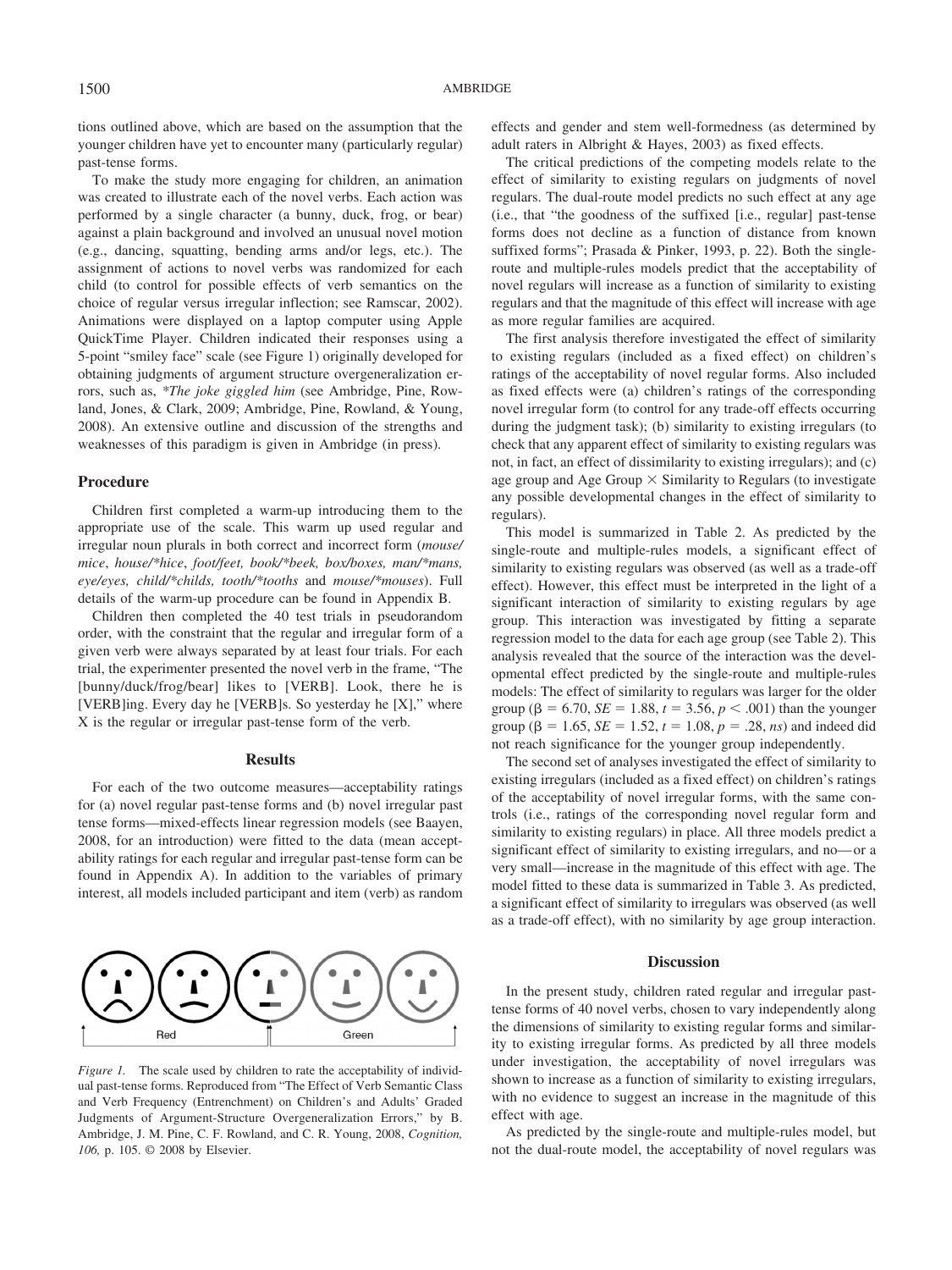#### PAST-TENSE JUDGMENTS 1501

| ×<br>۰. | v.<br>۰,<br>٠ |  |
|---------|---------------|--|
|         |               |  |

*Fixed Effects for Regression Model Fitted to Acceptability Ratings of Novel Regular Past-Tense Forms*

|                                           |          | HPD intervals |         |      |                  |                  |  |
|-------------------------------------------|----------|---------------|---------|------|------------------|------------------|--|
| Variable                                  | β        | Lower         | Upper   | SE   | $\boldsymbol{t}$ | $\boldsymbol{p}$ |  |
| All children <sup>a</sup>                 |          |               |         |      |                  |                  |  |
| (Intercept)                               | 14.02    | 4.87          | 23.61   | 4.72 | 2.97             | 0.00             |  |
| Gender                                    | 0.18     | $-0.23$       | 0.62    | 0.30 | 0.62             | 0.54             |  |
| Stem well-formedness                      | 0.04     | $-0.07$       | 0.15    | 0.06 | 0.67             | 0.50             |  |
| Rating for irregular                      | $-0.08$  | $-0.14$       | $-0.02$ | 0.03 | $-2.57$          | 0.01             |  |
| Similarity to irregulars                  | 0.20     | $-0.04$       | 0.46    | 0.13 | 1.60             | 0.11             |  |
| Similarity to regulars                    | $-10.46$ | $-19.87$      | $-0.62$ | 4.82 | $-2.17$          | 0.03             |  |
| Age group                                 | $-1.91$  | $-3.11$       | $-0.69$ | 0.61 | $-3.12$          | 0.00             |  |
| Similarity to Regulars $\times$ Age Group | 1.95     | 0.73          | 3.23    | 0.63 | 3.12             | 0.00             |  |
| $6-$ to 7-year-olds <sup>b</sup>          |          |               |         |      |                  |                  |  |
| (Intercept)                               | 1.84     | $-1.23$       | 4.87    | 1.52 | 1.21             | 0.23             |  |
| Gender                                    | 0.33     | $-0.30$       | 0.96    | 0.43 | 0.77             | 0.44             |  |
| Stem well-formedness                      | 0.09     | $-0.08$       | 0.22    | 0.07 | 1.15             | 0.25             |  |
| Rating for irregular                      | $-0.07$  | $-0.14$       | 0.02    | 0.04 | $-1.64$          | 0.10             |  |
| Similarity to irregulars                  | 0.32     | $-0.01$       | 0.67    | 0.17 | 1.88             | 0.06             |  |
| Similarity to regulars                    | 1.65     | $-1.34$       | 4.81    | 1.52 | 1.08             | 0.28             |  |
| 9- to 10-year-olds <sup>c</sup>           |          |               |         |      |                  |                  |  |
| (Intercept)                               | $-2.43$  | $-5.96$       | 0.94    | 1.87 | $-1.30$          | 0.19             |  |
| Gender                                    | 0.04     | $-0.56$       | 0.67    | 0.42 | 0.09             | 0.93             |  |
| Stem well-formedness                      | $-0.01$  | $-0.16$       | 0.18    | 0.09 | $-0.07$          | 0.94             |  |
| Rating for irregular                      | $-0.08$  | $-0.17$       | 0.01    | 0.05 | $-1.76$          | 0.08             |  |
| Similarity to irregulars                  | 0.08     | $-0.33$       | 0.45    | 0.21 | 0.40             | 0.69             |  |
| Similarity to regulars                    | 6.70     | 3.16          | 10.17   | 1.88 | 3.56             | 0.00             |  |

*Note.* Bold values indicate that effect is statistically significant at  $p < .05$  or greater. HPD = highest probability density.

<sup>a</sup> Model log likelihood = -1,166. Random effects: Participant (Var = 0.84, *SD* = 0.92), Verb (Var = 0.01, *SD* = 0.08). <sup>b</sup> Model log likelihood =  $-582.7$ . Random effects: Participant (Var = 0.89,  $SD = 0.94$ ), Verb (Var < 0.001,  $SD < 0.001$ ). C Model log likelihood =  $-581.7$ . Random effects: Participant (Var = 0.82,  $SD = 0.91$ ), Verb (Var = 0.05,  $SD = 0.23$ ).

shown to increase as a function of similarity to existing regulars, with the magnitude of this effect increasing with age. Indeed, when the data were analyzed separately, the effect of similarity to regulars did not reach significance for the younger group, as would be expected on the assumption that these children have yet to form many of the regular families (because most early acquired pasttense forms are irregular).

Before considering whether it is possible to posit a version of the dual-route model that can account for these findings, it is important to ask if there is any way that they can be used to choose between the single-route and multiple-rules models, both of which predict the observed effects. In principle, one could compare the two models by instantiating each as a computer simulation and taking each model's output for the regular and irregular form of each verb as its prediction of the relevant human acceptability judgment score. The model that best simulates the pattern of human judgments (at each age) would then be declared the winner. For adult data, Albright and Hayes (2003) found that when the two models are compared in this way, the multiple-rules model outperforms the single-route model.

However, we do not attempt to compare the models on their ability to predict the pattern of child judgments, as subsequent

#### Table 3

*Fixed Effects for Regression Model Fitted to Acceptability Ratings of Novel Irregular Past-Tense Forms*

|                                             |         | HPD intervals |         |      |         |      |
|---------------------------------------------|---------|---------------|---------|------|---------|------|
| Variable                                    | β       | Lower         | Upper   | SE   |         | p    |
| (Intercept)                                 | $-2.63$ | $-14.01$      | 7.83    | 5.59 | $-0.47$ | 0.64 |
| Gender                                      | 0.14    | $-0.25$       | 0.53    | 0.24 | 0.58    | 0.56 |
| Stem well-formedness                        | 0.11    | $-0.06$       | 0.29    | 0.09 | 1.20    | 0.23 |
| Rating for regular                          | $-0.10$ | $-0.17$       | $-0.01$ | 0.04 | $-2.40$ | 0.02 |
| Similarity to irregulars                    | 0.69    | 0.28          | 1.08    | 0.21 | 3.24    | 0.00 |
| Similarity to regulars                      | 5.21    | $-6.18$       | 16.35   | 5.74 | 0.91    | 0.36 |
| Age group                                   | 0.88    | $-0.44$       | 2.33    | 0.70 | 1.25    | 0.21 |
| Similarity to Irregulars $\times$ Age Group | $-0.95$ | $-2.44$       | 0.44    | 0.72 | $-1.31$ | 0.19 |

*Note.* Bold values indicate that effect is statistically significant at  $p < .05$  or greater. Model log likelihood  $= -1,277$ . Random effects: Participant (Var  $=$ 0.50,  $SD = 0.71$ ), Verb (Var = 0.08,  $SD = 0.30$ ). HPD = highest probability density.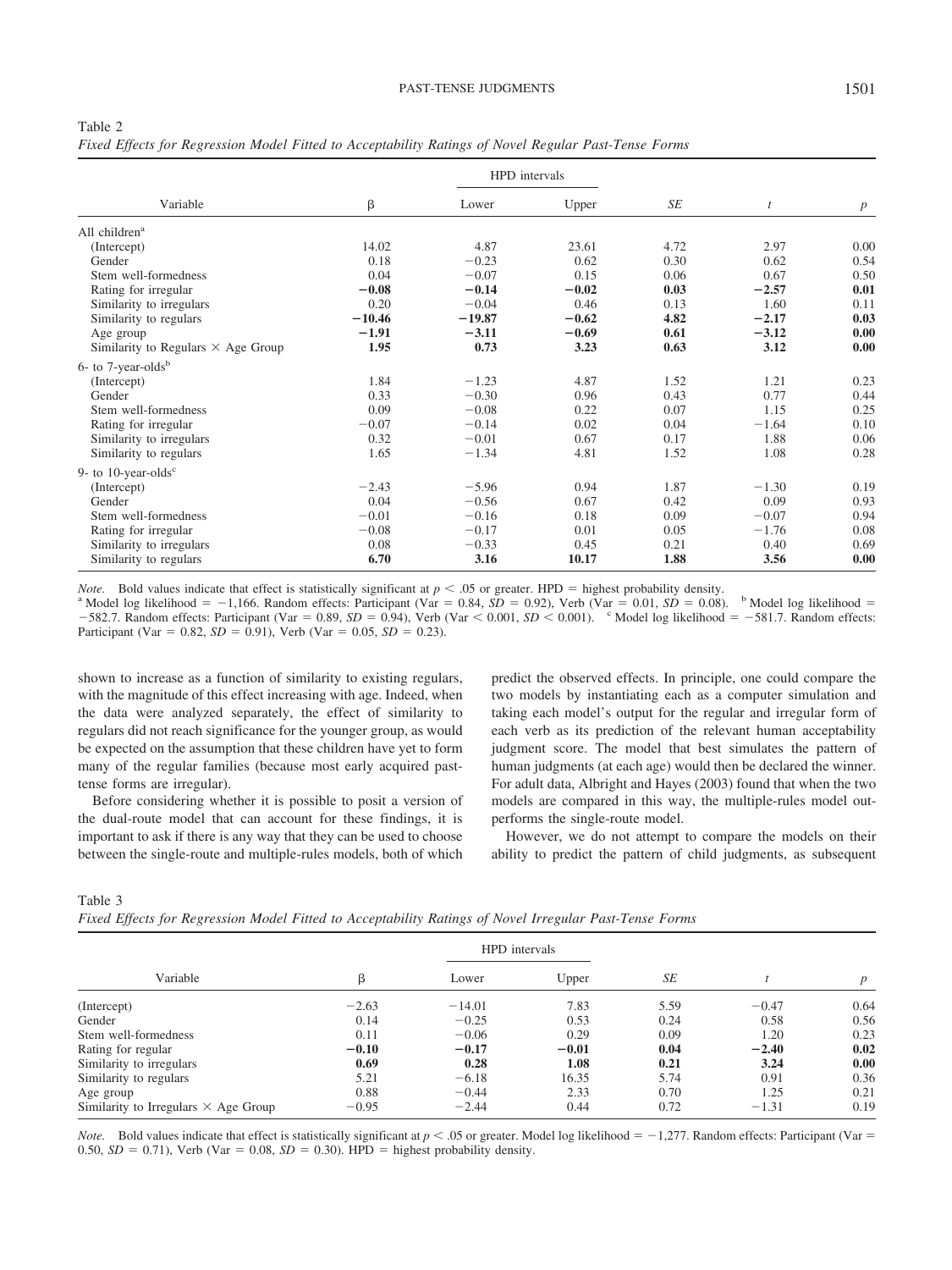simulations of the adult data have shown that the outcome depends crucially on the way that the single-route model is implemented computationally. The single-route model tested by Albright and Hayes (2003) was an *exponential-decay* single-route model under which, when determining the past-tense form of a novel verb (e.g., *spling*), the nearest neighbor (e.g., *spring*  $\rightarrow$  *sprung*) has the greatest influence; the influence of other neighbors (e.g., *ring*  $\rightarrow$ *rang*) decreases exponentially as phonological distance increases. Although the exponential-decay single-route model was outperformed by the multiple-rules model, Keuleers and Daelemans (2007; see also Keuleers, 2008) demonstrated that both were outperformed by a  $k = 7$  zero-decay single-route model, under which each neighbor exerts equal influence (with the number of neighbors [*k*] specified in advance as a model parameter).

At this stage, then, it is probably wise to reserve judgment with regard to whether the single-route or multiple-rules model offers the best account of the data. Future computer modeling studies, using the present child judgment data as the target, would be valuable in addressing this issue.

The version of the dual-route model that has been considered up to this point is the traditional dual route model as outlined, for example, in Prasada and Pinker (1993), and tested in both Prasada and Pinker (1993) and Albright and Hayes (2003). Recall that Prasada and Pinker (1993) took as support for the dual-route model their finding that "the goodness of the suffixed past-tense forms does not decline as a function of distance from known suffixed forms" (p. 22). Clearly, this prediction follows only from a version of the dual-route model under which analogy to stored regular forms plays no (or very little) role. Equally clearly, the present finding that the goodness of suffixed (regular) past-tense forms does decline as a function of distance from known suffixed (regular) forms counts against the Prasada and Pinker (1993) version of the dual-route model.

Of course, this finding does not count against a version of the dual-route model that assumes that many (or perhaps all) regular past-tense forms are also stored in memory and used as the basis for analogical generalization. The model of Alegre and Gordon (1999) is sometimes cited as an example of such an account, on the basis that it assumes storage of regulars that meet a certain frequency threshold. In fact, however, these authors are clear in their claim that "associative mechanisms arise only in the irregular vocabulary" (Alegre and Gordon, 1999, p. 57). One dual-route model that explicitly does assume analogy on the basis of stored regulars is that of Hartshorne and Ullman (2006; for evidence against this account, see Kidd & Lum, 2008). Although this version of the dual-route model can account for the present data, it is not easy to see how one could test this model against the rival accounts empirically.

One possibility, however, is as follows. Presumably if at least some novel forms are not generated by analogy to stored regulars but by a default rule, one would expect to see a smaller effect of similarity to regulars than similarity to irregulars, because all novel irregulars are generated by analogy to stored irregulars. Although the present data are consistent with this possibility (the *t* values for similarity to irregulars and similarity to regulars are 3.24 and 2.17, respectively), this is not the case for adults: Albright and Hayes (2003) report partial *r* values of 0.49 and 0.58, respectively (recall also that the single-route and multiple-rules models predict that the effect of similarity to regulars will be small or nonexistent early in

development, when few regular families have been learned). The finding that, for adults, the effect of similarity to regulars is equal to (or even greater than) the effect of similarity to irregulars can be reconciled only with a version of the dual-route model that assumes that (virtually) all regulars are stored and used as the basis for analogical generalization. This is not to say that the default rule would play no role. For example, it may be required for inflecting denominal regular verbs that are homophonous with regulars, as in *The army ringed the city* (Kim, Pinker, Prince, & Prasada, 1991; Marcus et al., 1992; but see Hahn & Nakisa, 2000; Plunkett & Juola, 1999; Ramscar, 2002), an issue that is not addressed in the present study.

To conclude, the finding of a correlation between similarity to existing regulars and ratings for novel regular forms observed for 9- to 10-year-olds in the present study (as well as for the adults studied by Albright & Hayes, 2003) means that a successful model of past-tense learning will have to incorporate a role for either (a) analogy operating over stored regular forms or (b) multiple regular rules formed on the basis of encountering such forms in the input. Clearly, the single-route and multiple-rules models meet this criterion, as do dual-route models that—in addition to the default regular rule—assume analogical generalization over stored regulars. Any successful model must also account for the observed developmental pattern whereby the effect of similarity to regulars is small (indeed, nonexistent) for young children but becomes at least as large as the effect of similarity to irregulars by adulthood (presumably as more regular forms are learned, or the regular rules strengthened). Future studies, using both computer modeling and experimental paradigms, should attempt to further tease apart the predictions of the models, to move the field closer to an understanding of whether past-tense inflection (and, by extension, language learning in general) is governed by formal rules or analogy to stored exemplars.

#### **References**

- Albright, A., & Hayes, B. (2003). Rules vs. analogy in English past tenses: A computational/experimental study. *Cognition, 90,* 119 –161.
- Alegre, M., & Gordon, P. (1999). Frequency effects and the representational status of regular inflections. *Journal of Memory and Language, 40,* 41– 61.
- Ambridge, B., Pine, J. M., Rowland, C. F., Jones, R. L., & Clark, V. (2009). A semantics-based approach to the "no negative-evidence" problem. *Cognitive Science, 33,* 1301–1316.
- Ambridge, B., Pine, J. M., Rowland, C. F., & Young, C. R. (2008). The effect of verb semantic class and verb frequency (entrenchment) on children's and adults' graded judgments of argument-structure overgeneralization errors. *Cognition, 106,* 87–129.
- Ambridge, B. (in press). Assessing grammatical knowledge. In E. Hoff (Ed.), *The guide to research methods in child language.* New York, NY: Wiley-Blackwell.
- Baayen, R. H. (2008). *Analyzing linguistic data: A practical introduction to statistics using R.* Cambridge, England: Cambridge University Press.
- Berko, J. (1958). The child's learning of English morphology. *Word, 14,* 150 –177.
- Bybee, J. L., & Moder, C. L. (1983). Morphological classes as natural categories. *Language, 59,* 251–270.
- Hahn, U., & Nakisa. (2000). German inflection: Single route or dual route. *Cognitive Psychology, 47,* 313–360.
- Hartshorne, J. K., & Ullman, M. T. (2006). Why girls say "holded" more than boys. *Developmental Science, 9,* 21–32.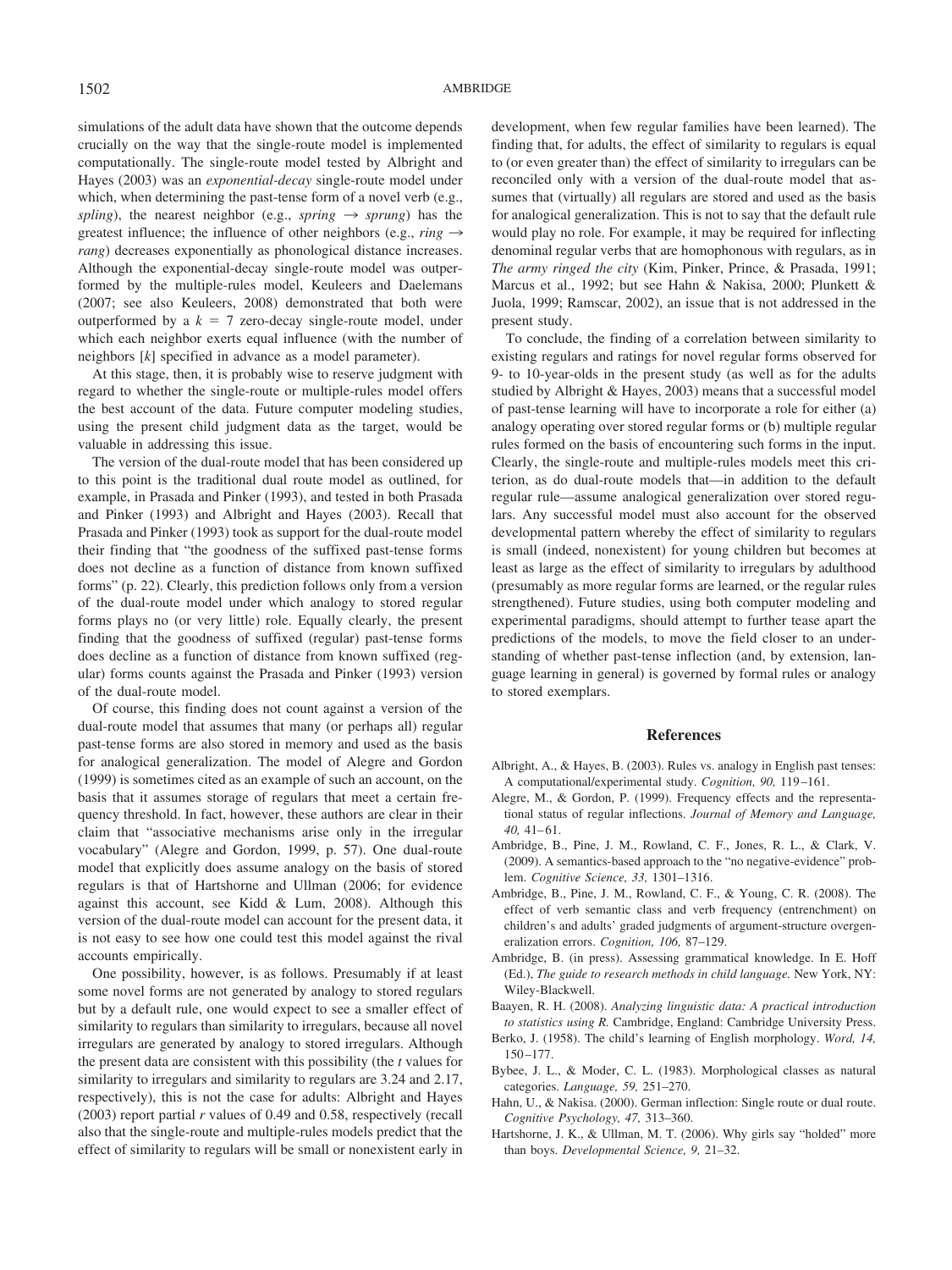#### PAST-TENSE JUDGMENTS 1503

- Keuleers, E. (2008). *Memory-based learning of inflectional morphology.* (Unpublished doctoral dissertation). University of Antwerp, Antwerp, Belgium.
- Keuleers, E., & Daelemans, W. (2007). Memory-based learning models of inflectional morphology: A methodological case study. *Lingue E Linguaggio, 6*(2), 151–174.
- Kidd, E., & Lum, J. (2008). Sex differences in past tense overregularization. *Developmental Science, 11,* 882– 889.
- Kim, J. J., Pinker, S., Prince, A., & Prasada, S. (1991). Why no mere mortal has ever flown out to center field. *Cognitive Science, 15,* 173–218.
- Marchman, V. A. (1997). Children's productivity in the English past tense: The role of frequency, phonology and neighborhood structure. *Cognitive Science, 21,* 283–304.
- Marchman, V. A., Wulfeck, B., & Weismer, S. E. (1999). Morphological productivity in children with normal language and SLI: A study of the English past tense. *Journal of Speech, Language and Hearing Research, 42,* 206 –219.
- Marcus, G. F., Pinker, S., Ullman, M., Hollander, M., Rosen, T. J., & Xu, F. (1992). Overregularization in language acquisition [Monograph].

*Monographs of the Society for Research in Child Development, 57*(54, Serial No. 228).

- Pinker, S. (1999). *Words and rules: The ingredients of language.* New York, NY: Basic Books.
- Pinker, S., & Prince, A. (1988). On language and connectionism: Analysis of a parallel distributed processing model of language acquisition. *Cognition, 28,* 1–2.
- Pinker, S., & Ullman, M. T. (2002). The past and future of the past tense. *Trends in Cognitive Sciences, 6,* 456 – 463.
- Plunkett, K., & Juola, P. (1999). A connectionist model of English past tense and plural morphology. *Cognitive Science, 23,* 463– 490.
- Prasada, S., & Pinker, S. (1993). Generalisation of regular and irregular morphological patterns. *Language and Cognitive Processes, 8,* 1–56.
- Ramscar, M. (2002). The role of meaning in inflection: Why the past tense does not require a rule. *Cognitive Psychology, 45,* 45–94.
- Rumelhart, D. E., & McClelland, J. L. (1986). *Parallel distributed processing: Explorations in the microstructure of cognition.* Cambridge, MA: MIT Press.

# **Appendix A**

# **Stimulus Set for the Present Study, With Mean Ratings From Child (Present Study) and Adult (Albright & Hayes, 2003) Participants**

|                | Verb forms |                 |                   |                   |                |           | Acceptability judgments |            |        |               |        |                               |        |
|----------------|------------|-----------------|-------------------|-------------------|----------------|-----------|-------------------------|------------|--------|---------------|--------|-------------------------------|--------|
|                |            |                 |                   |                   |                | Age $6-7$ |                         | Age $9-10$ |        | <b>Adults</b> |        | prediction<br>(similarity to) |        |
| No.            | Verb       | Present         | Regular<br>past   | Irregular<br>past | Well<br>formed | Reg.      | Irreg.                  | Reg.       | Irreg. | Reg.          | Irreg. | Reg.                          | Irreg. |
| 1              | bize       | bÈYz            | bÈYzd             | bÈoz              | 4.57           | 3.90      | 2.00                    | 3.80       | 3.10   | 5.30          | 4.57   | 0.99                          | 0.12   |
| $\mathfrak{2}$ | dize       | dÈYz            | dÈYzd             | dÈoz              | 4.62           | 3.70      | 3.40                    | 4.40       | 2.40   | 5.42          | 5.04   | 0.99                          | 0.55   |
| 3              | drice      | $dr\tilde{E}Ys$ | $dr\tilde{E}Y$ st | drÈos             | 3.86           | 4.40      | 2.10                    | 3.30       | 2.70   | 6.26          | 4.48   | 1.00                          | 0.85   |
| 4              | flidge     | flÈIJ           | flÈIJd            | flÈÃJ             | 4.05           | 3.70      | 2.30                    | 4.40       | 2.30   | 6.21          | 4.88   | 0.99                          | 0.20   |
| 5              | fro        | frÈo            | frÈod             | frÈu              | 5.84           | 4.80      | 3.10                    | 3.30       | 4.70   | 5.83          | 4.33   | 0.94                          | 0.72   |
| 6              | gare       | gÈer            | gEerd             | gÈor              | 5.24           | 3.40      | 2.70                    | 4.10       | 2.30   | 6.57          | 3.39   | 0.98                          | 0.26   |
| 7              | glip       | glÈIp           | glÈIpt            | glÈÃp             | 4.95           | 4.30      | 2.20                    | 3.70       | 2.50   | 5.95          | 3.45   | 0.99                          | 0.06   |
| 8              | rife       | rÈYf            | rÈYft             | rÈof              | 5.61           | 3.70      | 2.60                    | 4.50       | 1.90   | 5.95          | 4.14   | 1.00                          | 0.47   |
| 9              | stin       | stÈIn           | stÈInd            | stÈÃn             | 5.40           | 4.00      | 2.60                    | 3.50       | 2.50   | 5.30          | 4.78   | 0.97                          | 0.28   |
| 10             | stip       | stÈIp           | stÈIpt            | stÈÃp             | 5.45           | 4.00      | 3.00                    | 4.60       | 1.90   | 5.92          | 4.50   | 0.99                          | 0.15   |
| 11             | blig       | blÈIg           | blÈIgd            | blÈÃg             | 3.71           | 4.40      | 2.40                    | 3.80       | 2.80   | 5.67          | 4.17   | 0.96                          | 0.88   |
| 12             | chake      | CÈek            | CÈekt             | CÈUk              | 5.33           | 3.70      | 3.60                    | 3.90       | 1.70   | 5.74          | 5.04   | 0.90                          | 0.83   |
| 13             | drit       | drÈIt           | drÈIt«d           | drÈIt             | 4.30           | 3.50      | 4.10                    | 3.90       | 2.60   | 4.96          | 5.13   | 0.94                          | 0.48   |
| 14             | fleep      | flÈip           | flÈipt            | flEEpt            | 4.24           | 3.70      | 3.60                    | 4.30       | 3.40   | 5.00          | 6.09   | 0.96                          | 0.85   |
| 15             | gleed      | glÈid           | glEid«d           | glÈEd             | 5.29           | 4.30      | 2.40                    | 2.90       | 3.70   | 4.22          | 6.00   | 0.87                          | 0.79   |
| 16             | glit       | glÈIt           | glÈIt«d           | glÈIt             | 5.25           | 3.70      | 3.50                    | 3.90       | 3.30   | 5.00          | 5.21   | 0.94                          | 0.67   |
| 17             | queed      | kwÈid           | kwEid«d           | kwÈEd             | 3.81           | 3.40      | 2.80                    | 4.10       | 1.90   | 4.65          | 5.35   | 0.87                          | 0.35   |
| 18             | plim       | plÈIm           | plEImd            | plÈÃm             | 4.43           | 4.30      | 1.90                    | 3.30       | 2.70   | 6.13          | 4.17   | 0.97                          | 0.41   |
| 19             | skride     | skrÈYd          | skrÈYd«d          | skrÈod            | 4.05           | 3.90      | 2.20                    | 2.80       | 3.00   | 4.17          | 4.39   | 0.89                          | 0.73   |
| 20             | spling     | splÈIN          | splÈINd           | splÈÃN            | 4.05           | 3.90      | 2.60                    | 3.50       | 3.50   | 4.36          | 5.45   | 0.92                          | 0.88   |
| 21             | teep       | tÈip            | tÈipt             | tÈEpt             | 4.95           | 4.20      | 2.60                    | 3.60       | 3.00   | 5.91          | 4.70   | 0.96                          | 0.56   |
| 22             | gude       | gÈud            | gEud«d            | gÈud              | 4.25           | 4.00      | 3.90                    | 2.80       | 2.60   | 4.90          | 5.55   | 0.99                          | 0.01   |
| 23             | nung       | nÈÃN            | nÈÃNd             | nÈQN              | 3.21           | 3.80      | 1.50                    | 3.10       | 2.40   | 5.37          | 4.32   | 0.92                          | 0.00   |
| 24             | pank       | pÈQNk           | pÈQNkt            | pÈÃNk             | 5.62           | 3.90      | 3.10                    | 4.30       | 1.60   | 6.30          | 4.00   | 0.96                          | 0.00   |
| 25             | preak      | prÈik           | prÈikt            | prÈok             | 4.91           | 4.20      | 1.90                    | 2.10       | 3.20   | 5.83          | 3.92   | 0.94                          | 0.03   |
| 26             | rask       | rÈOsk           | rÈOskt            | rÈÃsk             | 5.30           | 3.80      | 2.80                    | 4.80       | 2.40   | 6.42          | 4.08   | 0.98                          | 0.00   |

(*Appendices continue*)